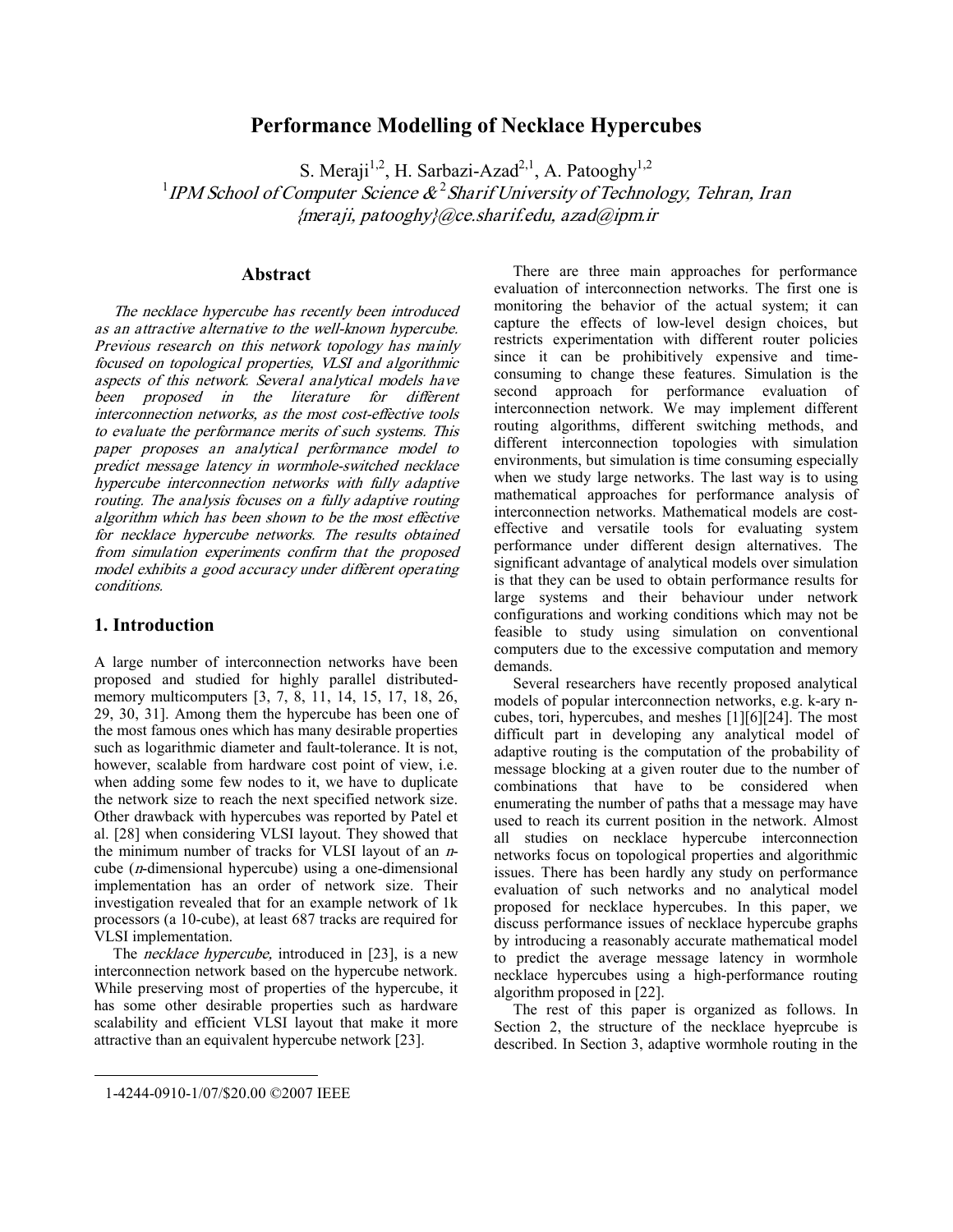necklace hypercube is discussed. Section 4 proposes a mathematical performance model for adaptive routing in wormhole necklace hypercube. Validation of the proposed performance model is realized in Section 5 using results obtained from simulation experiments. Finally, Section 6 concludes the paper.

## **2. The necklace hypercube graph**

The *necklace hypercube* is an undirected graph that is based on a hypercube by appending a necklace of processors (or nodes, interchangeably) to each edge. That is, besides connecting adjacent nodes (according to the base hypercube topology), we connect *i-*th dimension neighbors by an array of nodes, as a necklace. The necklace length may be fixed or variable for different edge necklaces. In the former, there are fixed number of nodes between each two adjacent neighbors on a necklace. The network is called *regular necklace hypercube*, and can be defined as (*n*, *k*)-*RNH*, where *<sup>n</sup>* is the number of dimensions and *<sup>k</sup>* is the necklace size. With fixed length necklaces, however, scaling up the network is limited to specified network sizes indicated by *<sup>n</sup>* and *<sup>k</sup>* as  $2^{n-1}(nk+2)$ . In the latter form of necklace hypercubes, named as *irregular necklace hypercube*, each necklace associated to channel *i* in the base hypercube, contains  $k_i$ nodes. Hence, the network can be defined by a vector of  $n2^{n-1}$  elements, i.e.  $k = (k_1, k_2, ..., k_{n2^{n-1}})$ . Such a network, denoted as  $(k_1, k_2, ..., k_{n2^{n-1}}) - INH$ , has excellent scalability with theoretically no limitations to scale. The network size for a  $(k_1, k_2, ..., k_{n2^{n-1}}) - INH$  is given as  $2^{n} + \sum_{i=1}^{n} k_i$ . The second factor in network size expression 1 =

(the sigma part) implies the scalability property as we can have any desirable value for  $k_i$ ,  $1 \le i \le n2^{n-1}$ , in the network.

Figures 1(a) and 1(b) show examples of a regular and irregular necklace hypercube. Dark nodes are the nodes in the base hypercube and the grey nodes are the necklace nodes. The index of each necklace node in its necklace is shown inside the node. Edge number of each edge in the base hypercube is shown inside a grey rectangle on it which is based on *i-*th dimension edge of smaller base vertex. Let us now give a more formal definition of the necklace hypercube.

**Definition 1.** A necklace hypercube is an undirected graph  $G = (V, E)$ , where  $u \in V$  is defined as  $u = (b, d, i)$ with *b* (denoting the *Base Vertex*) being the hypercube node address of the node with smaller address in its dimension, *d* (difference),  $0 \le d \le n$ , is the dimension of the necklace (containing the node), and *i* (as the index) is the index of the node in its necklace. Note that *d* for the

hypercube vertices (or base vertices) is zero. For simplicity, we index the nodes of a necklace from zero (zero for the base vertex) up to the number of nodes on the necklace. A  $(n, k)$ -RNH has  $2^n + (n2^{n-1}) \times k$  nodes  $(2^n \text{ nodes of degree } 2n \text{ and } n2^{n-1} \text{ knots of degree } 2),$  $n2^{n-1} + n2^{n-1}(k+1)$  edges, and a diameter of  $n+k$ . The bisection width of the necklace hypercube is twice as that of its base hypercube. As the bisection width of an *n*dimensional hypercube is  $2^{n-1}$ , the bisection width of the necklace hypercube is then  $2<sup>n</sup>$  [23].



One of the best features of this interconnection network is its efficient VLSI layout. According to the result given in [28] by Patel et al., the number of wiring tracks sufficient and necessary for the single-row wiring layout of the *n*-dimensional hypercube or *n*-cube,  $Q_n$ , when the numeric node order is used is given by [28]:  $t_{num}(Q_n) = \left\lfloor \frac{2}{3} \times 2^n \right\rfloor + \left\lfloor \frac{n}{2} \right\rfloor$ .

For a (*n*, *k*)-RNH, in general, we can extend this expression. Note that each necklace can be placed in just two extra tracks. So, the number of wiring tracks sufficient and necessary for the 2-dimensional wiring layout of the necklace hypercube, (*n*, *k*)-*RNH*, when the numeric node order is used is given by [23]:  $t_{num}((n, k) - RNH) = 2 \times \left( \left( \frac{2}{3} \right) \times 2^{n} \right) + \left( \frac{n}{2} \right)$  that is independent of  $k$ . As can be seen, the VLSI layout for a  $(2,4)$ -RNH requires 6 tracks only. Note that (2,4)-RNH contains 20 nodes and the corresponding hypercube (a 4-cube) needs 12 tracks, i.e. is twice the number of tracks needed for its equivalent necklace network.

#### **3. Adaptive wormhole routing in star graphs**

In this section, we introduce a fully adaptive routing algorithm for the necklace hypercube already proposed in [22]. The algorithm can be used with both packet switching and wormhole switching techniques. To define a fully adaptive routing algorithm, we must first define a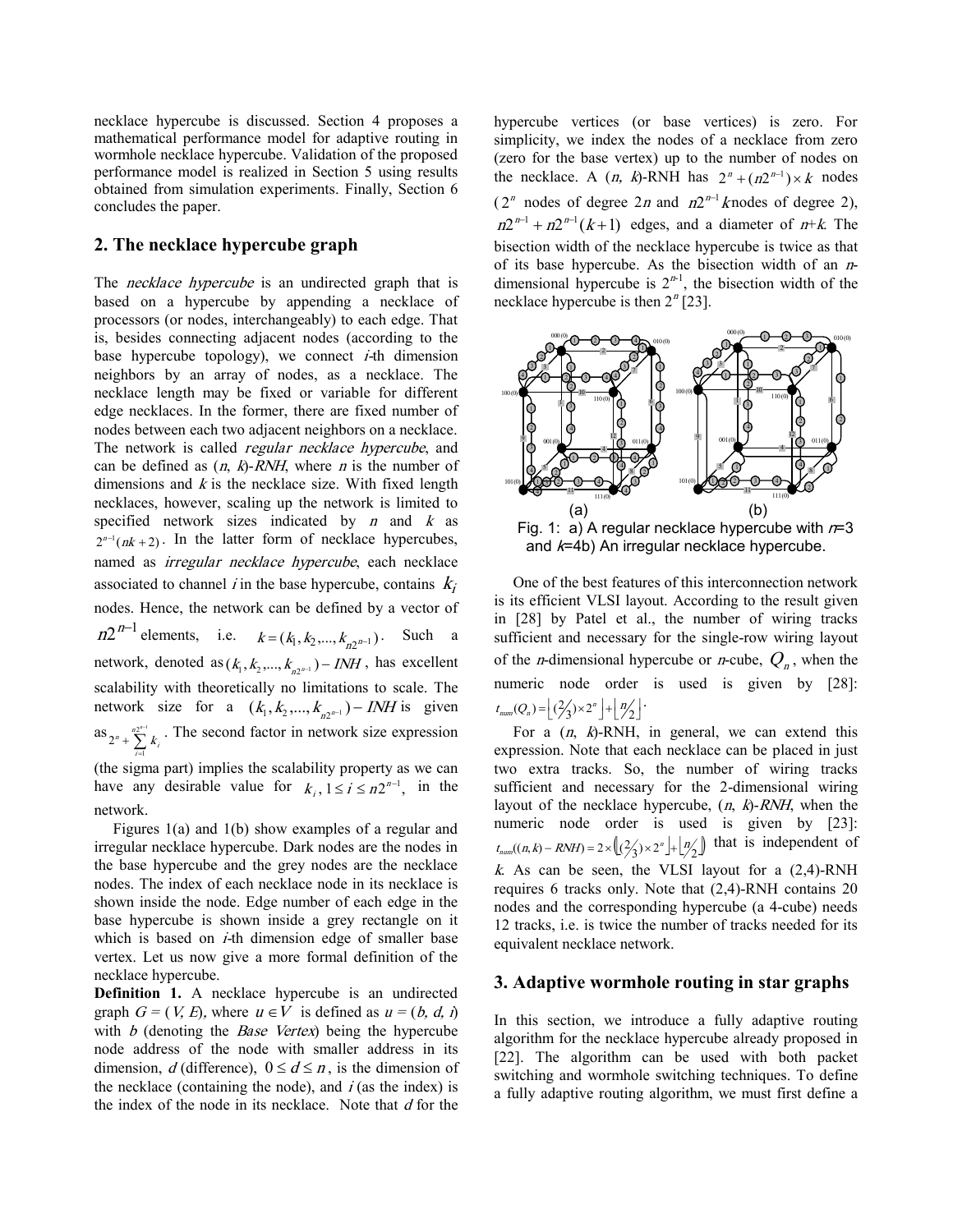deadlock-free routing (with any level of adaptivity). We can then use the deadlock-free routing algorithm as described in [22] to construct a fully adaptive routing algorithm.

In order to have a deadlock-free routing algorithm in the necklace hypercube, we use two classes of virtual channels A and B. Virtual channels of class A are used when the message is at the source necklace; we use virtual channels of this class until we reach the first base vertex of the source necklace. Virtual channels of class B are used in the destination necklace; it means that when we enter the destination necklace, we use this class of virtual channels until we reach to the destination node. Each of these classes can be used for a deadlock-free routing algorithm in the base hypercube, e.g. e-cube routing. The minimum number of virtual channels in each class is 1. Thus, we need at least 2 virtual channels per physical channel to implement a deadlock-free routing algorithm in necklace hypercubes.

According to Duato's methodology, since the base deadlock-free routing algorithm requires 2 virtual channels, we can have a fully adaptive deadlock-free routing algorithm in the necklace hypercube using at least 3 virtual channels, two of which used by the base routing algorithm and the remaining one used in any possible way that can brings the message closer to the destination node. We call the virtual channels used for base deadlock-free routing as the *base virtual channels* and the remaining virtual channels as the *adaptive virtual channels*.

When there are more than 3 virtual channels per physical channel, the network performance is maximized when the extra virtual channels are added to adaptive virtual channels. Thus, with *<sup>V</sup>* virtual channels per physical channel, the best performance is achieved when we have *V*-2 adaptive virtual channels and two base virtual channels. This is of course for routing in necklaces; in the base hypercube we can use Duato's fully adaptive routing algorithm [13] which uses *V*-1 adaptive virtual channels and 1 virtual channel for e-cube deterministic routing.

The proposed routing algorithm contains three main steps:

1. Move towards the nearest base neighbor using any of the *V*-2 adaptive virtual channels. If all *V*-2 virtual channels are busy use the virtual channel of class A from base virtual channels to move toward the nearest base neighbor in the source necklace.

2. Move towards the nearest neighbor of the destination using fully adaptive routing algorithm in hypercube with *V*-1 virtual channels [13]. If all *V*-1 virtual channels are busy use the remaining virtual channel with e-cube routing in the base hypercube.

3. Now the current node is one of the base vertices of the destination necklace. Move towards the destination node using any of the *V*-2 virtual channels.

If all *V*-2 virtual channels are busy use the virtual channel of class B from base virtual channels to move toward the destination node in the destination necklace.

## **4. The analytical model**

In this section, we derive an analytical performance model for wormhole adaptive routing in a necklace hypercube. Our analysis focuses on the routing algorithm which was introduced in previous section (described in [22]) but the modelling approach used here can be equally applied for other routing schemes after some few changes.

The measure of interest in our model is the *average message latency* as a representative for network performance. The following assumptions are made when developing the proposed performance model. These assumptions have been widely used in similar modelling studies [1, 6, 9, 12, 16, 20, 24, 27].

- a) Messages are broken into some packet of fixed length of *<sup>M</sup>* flits which are the unit of switching. The flit transfer time between any two neighbouring nodes is assumed to one cycle.
- *b)* Message destinations are uniformly distributed across the network nodes.
- *c)* Nodes generate traffic independently of each other, which follow a Poisson process, with a mean rate of  $\lambda_g$ messages/cycle.
- d) Messages are transferred to the local processor through the ejection channel once they arrive at their destination.
- e) *<sup>V</sup>*virtual channels per physical channel are used. These virtual channels are used according to the routing algorithm described in the previous section.

According to the proposed fully adaptive routing algorithm, a message must cross three sub-networks from the source node to reach the destination node. At first, it moves from the source node to nearest base node, then moves to the nearest base node of the destination node in the base hypercube, and finally crosses the destination necklace to reach the destination. Therefore, we have 3 message latencies. First, the mean message latency at the source necklace,  $Latency_N$ , then, the mean message latency at the base hypercube,  $Latency<sub>H</sub>$ , and finally the mean message latency at the destination necklace, *Latency*<sub>N</sub>. Hence, the overall mean message latency can be written as:

$$
Latency = LatencyH + 2 \times LatencyN.
$$
 (1)

In order to compute the mean message latency in each of the three sub-networks, we must consider three parameters: the mean network latency, *S* , that is the time to cross the network, the mean waiting time seen by a message in the source node to be injected into the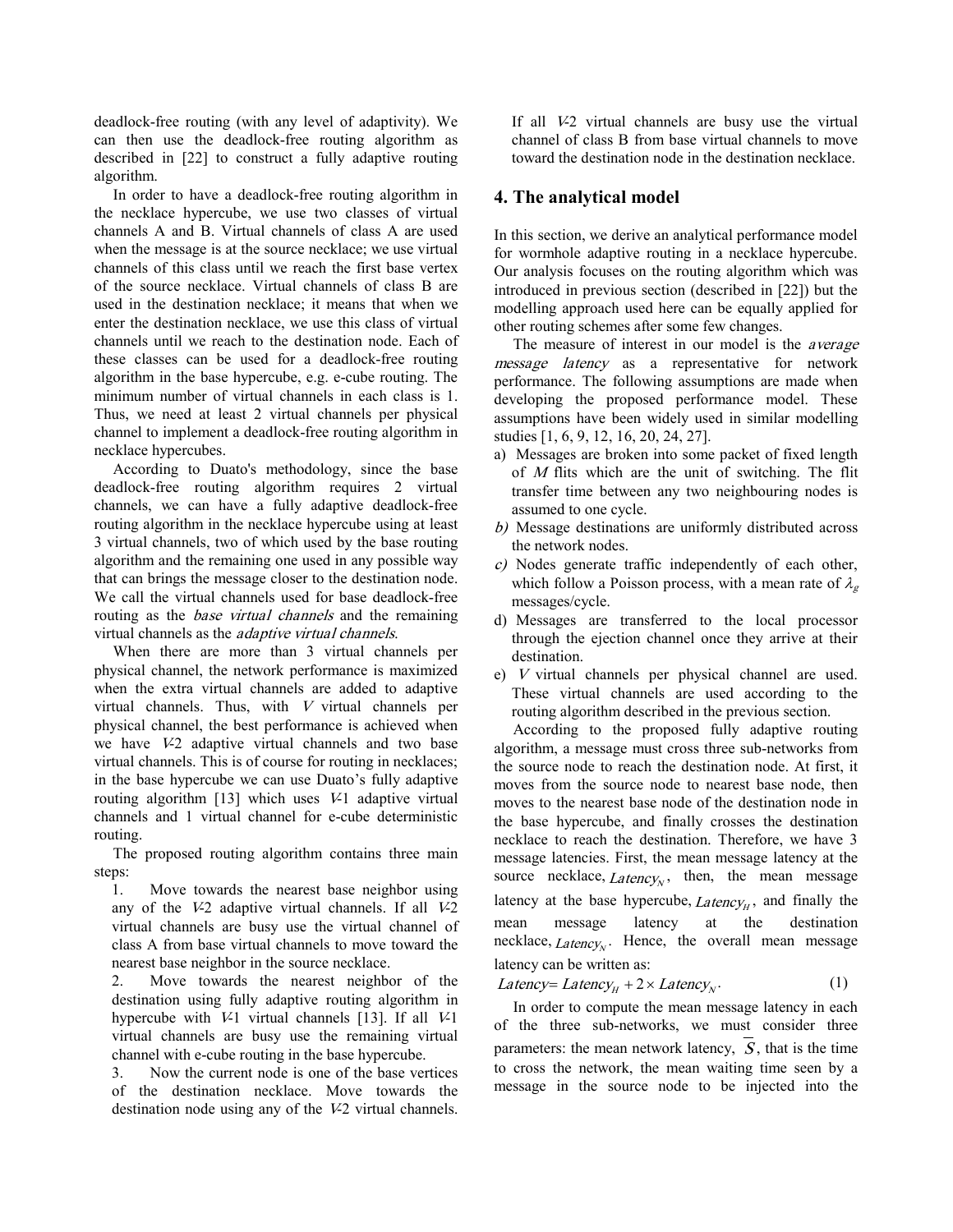network,  $W_s$ . To model the effect of virtual channels multiplexing effects, the mean message latency is then scaled by a factor,  $\overline{V}$ , representing the average degree of virtual channels multiplexing that takes place at a given physical channel [10]. Therefore, the mean message latency in each sub-network can be approximated as

$$
Latency = (\overline{S} + \overline{W_s})\overline{V}.
$$
 (2)

The average number of hops that a message makes across the necklace sub-network,  $d_N$ , can be computed as follows:

$$
\overline{d_N} = \frac{1}{k} \sum_{i=1}^{\lfloor k/2 \rfloor} 2i \tag{3}
$$

a value of  $\frac{1}{k} \lceil k/2 \rceil$  must be added to expression 3 if the

necklace length is odd.

The average number of hops that a message makes across the hypercube sub-network,  $d_H$ , is given by [6]

$$
\overline{d_H} = \frac{n}{2} \times \frac{2^n}{2^n - 1} \tag{4}
$$

Figure 2 shows a necklace of (2,5)-RNH. In this figure all the messages that are generated in node 3 cross the edge (2,3) except those that their destination are nodes 1, 2 or 3. If we consider the messages that are generated in nodes 4 and 5 and their corresponding destinations are nodes 1, 2 and 5 (all of them most cross the edge  $(3,2)$ ) the exact message traffic rate over this edge can be expressed as

$$
\lambda_g \times \frac{N-4}{N-1} + \lambda_g \frac{2}{N-1} + \lambda_g \frac{1}{N-1} = \lambda_g.
$$
 (5)

We can compute the traffic over the edge (2,1) as follows. All messages generated in node 3 cross the edge (2,1) except those that their destination are nodes 2, 4 and 5. Also, all messages generated in node 2 and their destinations are not nodes 3, 4 or 5, cross this edge. If we consider the messages generated in node 4 to node 1, we can write the traffic rate over this channel as

$$
\lambda_g \frac{N-4}{N-1} + \lambda_g \frac{N-4}{N-1} + \lambda_g \frac{1}{N-1} \approx 2\lambda_g. \tag{6}
$$

Using a similar approach, the traffic arte over the channels of a necklace with *<sup>k</sup>* nodes can be written as  $\lambda_g$ ,  $2\lambda_g$ ,  $3\lambda_g$ ,  $\ldots$ ,  $k'_2\lambda_g$ . We have similar results for the edges in other direction [32]. Therefore, we can compute the average traffic rate received by each necklace channel,  $\lambda_{c_N}$ , as

$$
\lambda_{c_N} = \lambda_g \frac{\sum_{i=1}^{k/2} i}{k/2} = (k/2 + 1) \frac{\lambda_g}{2}.
$$
 (7)



The traffic rate over the edge that connects the last necklace node to the base node is  $\frac{k}{2} \lambda_{g}$  $\frac{k}{2}\lambda$ . As each base node has *<sup>n</sup>* necklaces and the traffic rate generated in a base node itself is  $\lambda_g$ , we can compute the traffic rate injected in the base hypercube by a base node as

$$
\lambda_b = \lambda_g + n \frac{k}{2} \lambda_g \,. \tag{8}
$$

Fully adaptive routing in the base hypercube allows a message to use any available channel that brings it closer to its destination node, resulting in an evenly distributed traffic rate over hypercubic channels. A router in the base hypercube has *<sup>n</sup>* output channels. Since each message travels, on average,  $\overline{d}$  hops to cross the network, the rate of messages received by each hypercubic channel,  $\lambda_{c_H}$ , can be expressed as [6]

$$
\lambda_{c_H} = \frac{\lambda_b N}{2(N-1)}.
$$
\n(9)

Let us follow a typical message which makes  $\overline{d}$  hops to reach its destination. The average network latency, *S* , seen by the message crossing from the source to the destination node consists of two parts: one is the delay due to the actual message transmission time, and the other is due to the blocking time in the network. Therefore,  $\overline{S}$ , can be expressed as

$$
\overline{S} = M - 1 + \overline{d} + \overline{d}T_b \tag{10}
$$

where *M* is the message length, and  $T_b$  is the average blocking time seen by the message at each hop. The term  $T_b$  is given by

$$
T_b = P_{block} \tag{11}
$$

with  $P_{Block}$  being the probability that a message is blocked at the current channel and *<sup>w</sup>* is the mean waiting time to acquire a channel in the event of blocking. A message is blocked at a given channel in the necklace subnetwork when all adaptive and deterministic virtual channels of the current physical channel are busy. Let *P<sup>a</sup>* be the probability that all adaptive virtual channels of a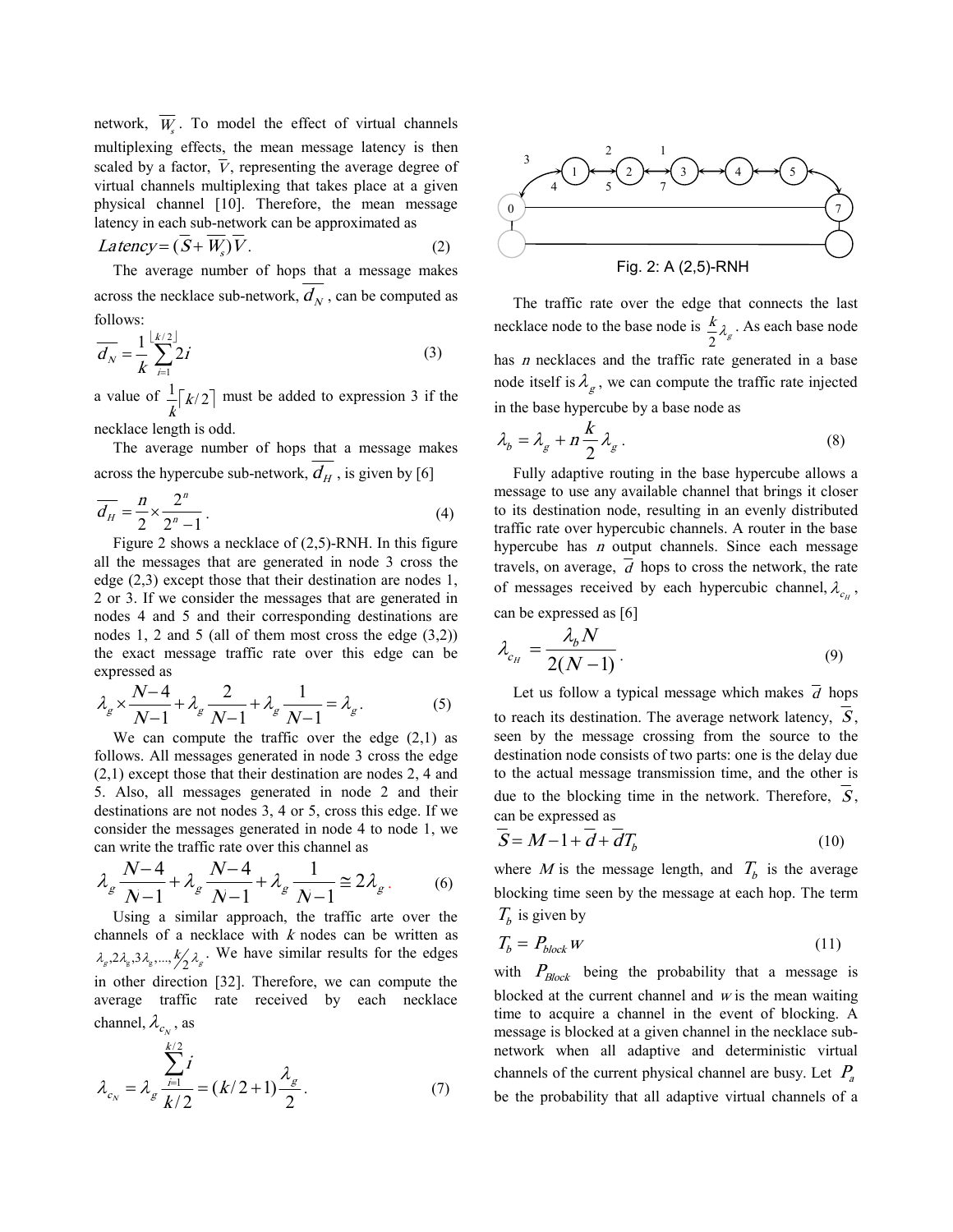physical channel are busy and  $P_{a\&d}$  denote the probability that all adaptive and deterministic virtual channels of a physical channel are busy. In necklace subnetworks, we have only one path for the messages, so no adaptivity exists for messages moving across a necklace.

In order to compute  $P_{a\& d\,N}$  (probability  $P_{a\& d}$  for necklaces), we must consider two cases:

(a) the probability that all of *<sup>V</sup>* virtual channels of a physical channel are busy,  $P_V$ , and (b) the probability that *<sup>V</sup>*-1 virtual channels of the *V*virtual channels associated to a physical channel are busy. In this case only one combination of *V*-1 virtual channels of the total *<sup>V</sup>* virtual channels can result in blocking.

So the probability that all of the adaptive and deterministic virtual channels of a physical channel are busy can be expressed as

$$
P_{a\& d_N} = P_V + \frac{P_{V-1}}{\binom{V}{V-1}}.
$$
\n(12)

In order to compute the probability of blocking,  $P_{block}$ , we average over all the probabilities that a message may be blocked crossing *d* hops in the network as

$$
P_{block_N} = \frac{1}{\overline{d}_N} \times \sum_{i=1}^{d_N} P_{a \& d_N} \,. \tag{13}
$$

A message is blocked at a given channel in the hypercube sub-network when all the adaptive virtual channels of the remaining dimensions to be visited and also the deterministic virtual channel of the current dimension are busy. We can write  $P_{a_H}$ ,  $P_{a\& d_H}$  and

 $P_{block_H}$  as follows [6]:

$$
P_{a_{H}} = P_{V} + \frac{P_{V-1}}{\binom{V}{V-1}}
$$
(14)

$$
P_{a\&d_H} = P_V \tag{15}
$$

$$
P_{block_{H}} = \frac{1}{d_{H}} \sum_{i=0}^{d_{H}-1} \left( P_{a_{H}} \right)^{\overline{d_{H}}-i-1} P_{a\& d_{H}}
$$
 (16)

where  $d_H$  is the average number of hops that a message might take in the hypercube sub-network.

To determine the mean waiting time, *w*, to acquire a virtual channel when a message is blocked, a physical channel is treated as an M/G/1 queue with a mean waiting time of [21]

$$
w = \frac{\rho \overline{S} (1 + C_{\overline{S}}^2)}{2(1 - \rho)}
$$
(17)

$$
\rho = \lambda_c \overline{S} \tag{18}
$$

$$
C_{\overline{S}}^2 = \frac{\sigma_{\overline{S}}^2}{\overline{S}^2} \tag{19}
$$

where  $\lambda_c$  is the traffic rate on the channel (given by equation 7 or 9 for necklace or hypercube channels),  $\overline{S}$  is its service time calculated by equation 10, and  $\sigma_{\overline{S}}^2$  is the variance of the service time distribution. Since the minimum service time at a channel is equal to the message length, *M*, following a suggestion given in [12], the variance of the service time distribution can be approximated as  $\sigma_{\overline{s}}^2 = (\overline{S} - M)^2$ . Hence, the mean waiting time becomes

$$
W = \frac{\lambda_c \overline{S}^2 (1 + (1 - M/\overline{S})^2)}{2(1 - \lambda_c \overline{S})}
$$
(20)

Similarly, modelling the local queue in the source node as an M/G/1 queue, with the mean arrival rate  $\lambda_g / V$  and service time *S* with an approximated variance  $(\bar{S} - M)^2$ yields the mean waiting time seen by a message at the source node as [21]

$$
W_s = \frac{\frac{\lambda_g}{V} \overline{S}^2 (1 + (1 - M/\overline{S})^2)}{2(1 - \frac{\lambda_g}{V} \overline{S})}
$$
(21)

the probability,  $P<sub>v</sub>$ , that *v* virtual channels are busy at a physical channel can be determined using a Markovian model. State  $\pi_v$  ( $0 \leq v \leq V$ ) corresponds to *v* virtual channels being busy. The transition rate out of state  $\pi$ <sup>*v*</sup> to state  $\pi_v$ +1 is the traffic rate  $\lambda_c$  (given by equations 7 and 9) while the rate out of state  $\pi$ <sup>*v*</sup> to state  $\pi$ <sup>*v*-1</sup> is  $\frac{1}{\pi}$ *S*  $\overline{(S}$  is

given by equation 10). The transition rates out of state  $\pi$ <sup>*v*</sup> are reduced by  $\lambda_c$  to account for the arrival of messages while a channel is in this state.

The Markovian model results in the following steady state probability [21], in which the service time of a channel has been approximated as the network latency of that channel, as

$$
P_v = \begin{cases} (1 - \lambda_c \overline{S})(\lambda_c \overline{S})^v, & 0 \le v < V \\ (\lambda_c \overline{S})^v, & v = V. \end{cases}
$$
 (22)

when multiple virtual channels are used per physical channel, they share the physical bandwidth in a timemultiplexed manner. The average degree of multiplexing of virtual channels, that takes place at a given physical channel, can then be estimated by [10]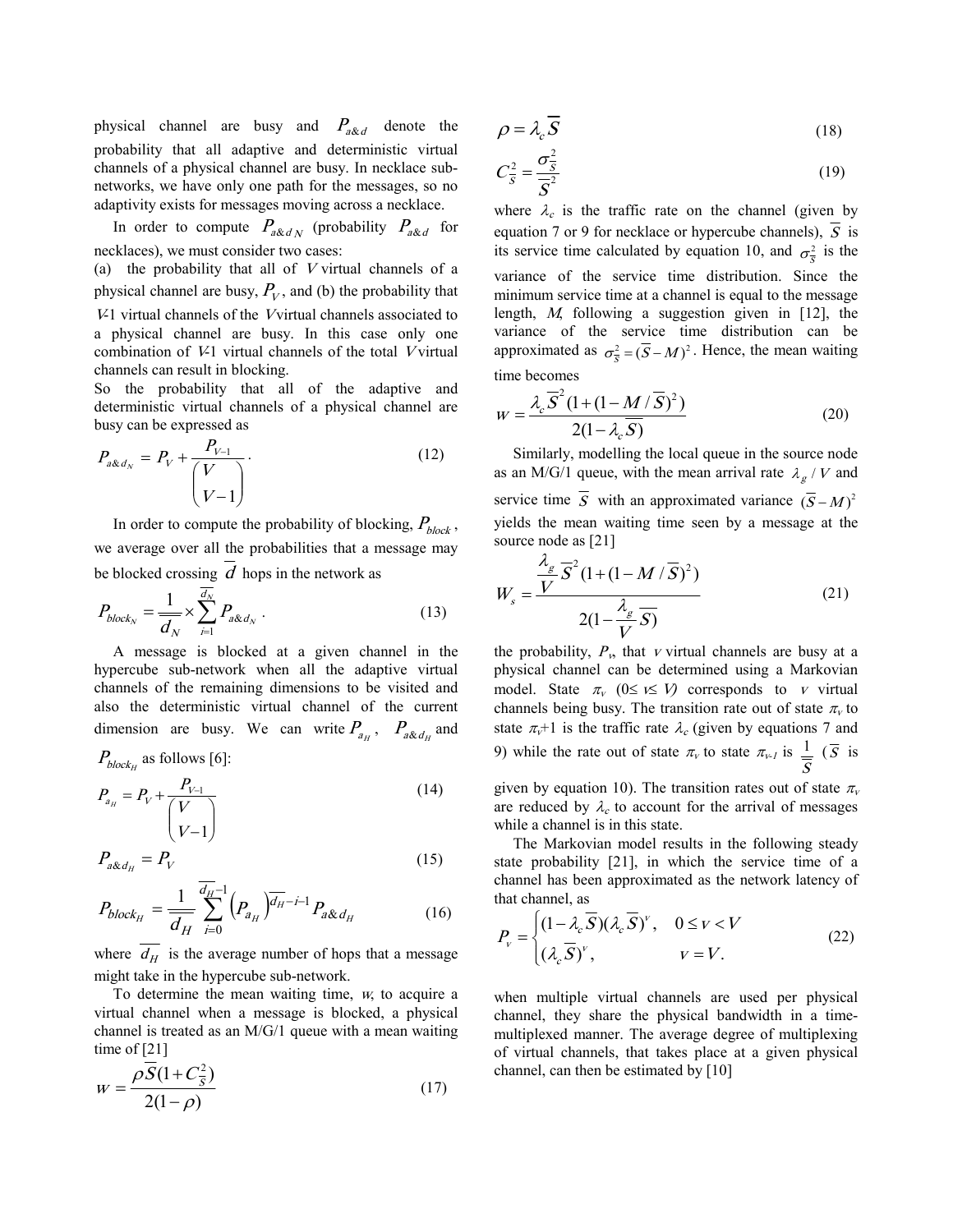$$
\overline{V} = \frac{\sum_{\nu=1}^{V} V^2 p_{\nu}}{\sum_{\nu=1}^{V} V p_{\nu}}.
$$
\n(23)

The above equations reveal that there are several interdependencies between the different variables of the model. For instance, Equations 10 and 11 reveal that  $\overline{S}$  is a function of *<sup>w</sup>* while equation 17 shows that *<sup>w</sup>* is a function of  $\overline{S}$ . Given that closed-form solutions to such inter-dependencies are very difficult to determine, the different variables of the model are computed using an iterative technique.

### **5. Validation of the model**

The proposed analytical model has been validated through a discrete-event simulator (Xmulator [25]) that mimics the behaviour of the described routing algorithms in the necklace hypercube network at flit level. The simulator uses the same assumptions as the analysis, and some of these assumptions are detailed here with a view to making the network operation clearer. The network cycle time is defined as the transmission time of a single flit from one router to the next. Messages are generated at each node according to a Poisson process with a mean inter-arrival rate of  $\lambda_g$  messages/cycle. Message length is fixed at M flits. Destination nodes are determined using a uniform random number generator. The mean message latency is defined as the mean amount of time from the generation of a message until the last data flit reaches the local processor at the destination node. The other measures include the mean network latency, the time taken to cross the network, the mean queuing time at the source node, and the time spent at the local queue before entering the first network channel. Numerous validation experiments have been performed for several combinations of network sizes, message lengths, and number of virtual channels to validate the model.

Figures 3 depict latency results predicted by the model explained in the previous section, plotted against those provided by the simulator for different sized necklace hypercubes. The horizontal axis in the figure shows the traffic generation rate at each node while the vertical axis shows the mean message latency. In figures 3-a and 3-b, we consider two large networks (about 1000 nodes) with *V=8* virtual channels per physical channel, and two different message lengths of *M=*32 and 64 flits. Figures 3c and 3-d represent the same results for medium sized networks (about 256 nodes); here we have *V*=6 virtual channels per physical channel and message of length *<sup>M</sup>*=32, 64 and 128 flits. Finally in figures 3-e and 3-f, we have shown a comparison between the results given by the model and those gathered from the simulation experiments for small networks (about 100 nodes); here the number of virtual channels is *V*=4 per physical channel and message length is *M*=32, 64 and 128 flits.

The figures reveal that in all cases the analytical model can predict the mean message latency with a good degree of accuracy in the steady-state regions. Moreover, the model predictions are still good even when the network operates in the heavy traffic region, and when it starts to approach the saturation traffic region. However, some discrepancies around the saturation point are apparent. These can be accounted for by the approximations made to ease the derivation of different variables of the model, e.g. the approximation made to estimate the variance of the service time distribution at a channel. Such an approximation greatly simplifies the model as it allows us to avoid computing the exact distribution of the message service time at a given channel, which is not a straightforward task due to inter-dependencies between service times at successive channels as wormhole routing relies on a blocking mechanism for flow control.

### **6. Conclusion and future work**

The necklace hypercube network has recently been introduced as an attractive alternative to the well-known hypercube. However, most of studies in this line have focused on topological properties and algorithmic aspects of these networks. In this paper, we introduced the first mathematical performance model of adaptive wormhole routing in necklace hypercubes and validated it through simulation experiments. We saw that the proposed model manages to achieve a good degree of accuracy while maintaining simplicity, making it a practical evaluation tool that can be used by the researchers in the field to gain insight into the performance behaviour of fully adaptive routing in wormhole-switched necklace hypercube.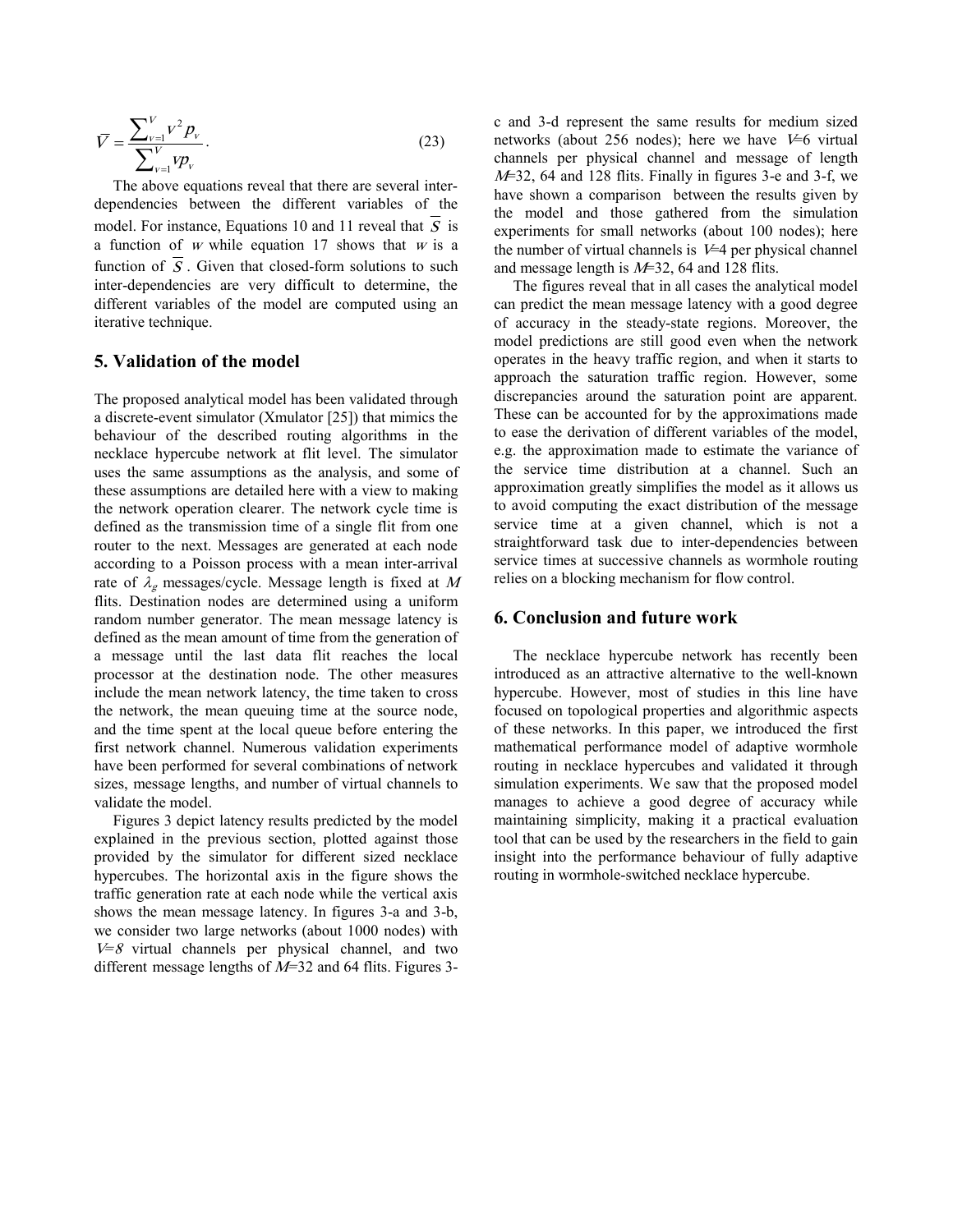

Fig. 3: The average message latency predicted by the model against simulation results for different sized networks.

# **7. References**

[1] S. Abraham and K. Padmanabhan. Performance of the direct binary n-cube networks for multiprocessors. IEEE Transactions on Computers, 37(7):1000-1011, 1989.

[2] A. Agarwal. Limits on interconnection network performance. *IEEE Transactions on Parallel and Distributed Systems*, 2(4):398-412, 1991.

[3] Berthome P., Ferreira A. and Perennes S., ptimal Information Dissemination in Star and Pancake Networks IEEE Trans. on Parallel and Distributed Systems, vol. 7, no. 12, pp. 1292-1300, 1996.

[4] R. V. Boppana and S. Chalasani. A Comparison of Adaptive Wormhole Routing Algorithms. *Proceedings of the 20th Annual International Symposium on Computer Architecture (ISCA'93)*, pages 351-360, 1993.

[5] R. V. Boppana and S. Chalasani, A Framework for Designing Deadlock-Free Wormhole Routing Algorithms. *IEEE Transactions on Parallel and Distributed Systems*, 7(2):169- 183, 1996.

[6] Y. Boura, C. R. Das and T. M. Jacob. A performance model for adaptive routing in hypercubes. *Proceedings of the International Workshop on Parallel Processing*, pages 11-16, 1994.

[7] Chen C., and Chen J., Optimal Parallel Routing in Star Networks, IEEE Trans. Computers, vol. 46, no. 12, pp. 1293- 1303, 1997.

[8] Chen C., and Chen J., Nearly Optimal One-to-many Parallel Routing in Star Networks, IEEE Trans. on Parallel and Distributed Systems, vol. 8, no. 12, pp. 1196-1202, 1997.

[9] B. Ciciani, M. Colajanni and C. Paolucci. An accurate model for the performance analysis of deterministic wormhole routing. *Proceedings of the 11th International Parallel Processing Symposium*, pages 353-359, 1997.

[10] W. J. Dally. Virtual channel flow control. *IEEE Transactions on Parallel and Distributed Systems,* 3(2):194- 205, 1992.

[11] K. Day and A. Tripathi. A Comparative Study of Topological Properties of Hypercubes and Star Graphs. *IEEE Transactions on Parallel and Distributed Systems*, 5(1):31–38, 1994.